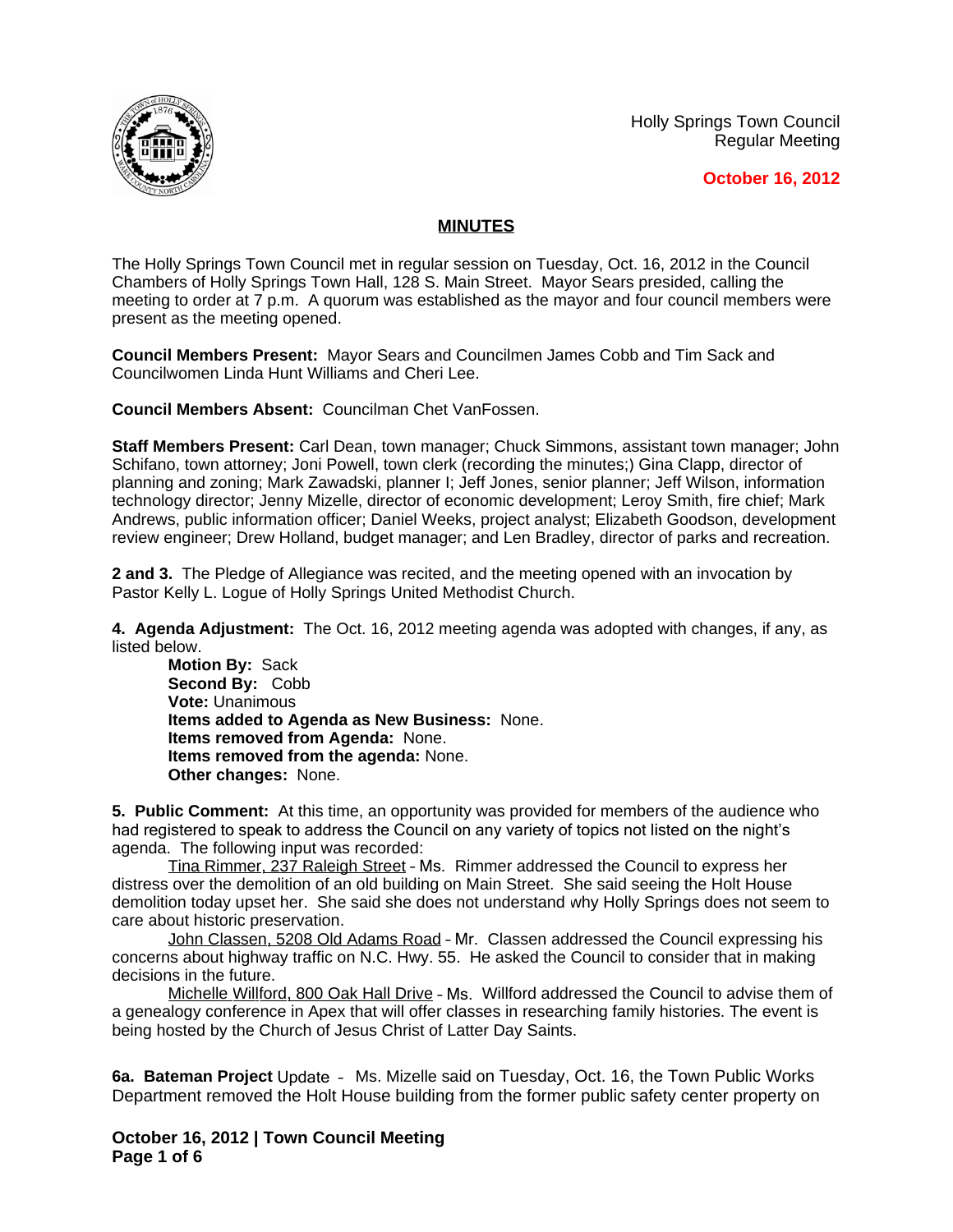Main Street. She said that changes to the property will be becoming more and more visible in the coming weeks, and staff provided the Council with a progress report.

She asked Mr. Schifano to address some of the concerns regarding demolition of the Holt House.

Mr. Schifano reported that the house had been sold twice but both sales fell through, so the town held an auction recently that distributed some of the architectural features inside the building. The property itself is being swapped with another landowner, which provides to Town ownership the oldest home in Holly Springs. There are preliminary plans to create a co-working space in the building to preserve it.

Ms. Mizelle also reported that the Town has applied for and received approval for Duke Fuqua School of Business interns to help in the project.

**Action:** No Action.

**7a. Public Hearing: Rezoning Petition, 12-REZ-05** – Mr. Jones said the property owner is requesting a zone map change to Industry Technology zoning to support a future request to have sweepstake machines located on the premises of the Valero Convenience Store located at 601 N. Main Street. The Town initiated a zoning violation process in July of this year because the applicant already has placed sweepstake machines in the convenience store. This rezoning request is a way for the property owner to attempt to resolve the zoning violation without removing the machines.

With that explanation completed, Mayor Sears opened the public hearing. The following comments were recorded: None.

There being no comments, the public hearing was closed.

**Action #1:** The Council approved a motion to accept the following statement as true: *The requested zone map change from LB: Local Business Limited to IT: Industry Technology is not consistent with the Vision Holly Springs Comprehensive Growth Plan since the Future Land Use Plan Map indicates this property as Mixed Use, which is intended for a mix of commercial, business and residential uses, not industrial uses.*

**Motion By:** Sack **Second By:** Cobb **Vote:** Unanimous

**Action #2:** The Council approved a motion to deny Zone Map Change Petition #12-REZ-05 to change the zoning of 1.54 acres of Wake County PIN 0649855587 from LB: Local Business- Limited to IT: Industrial Technology as submitted by Dilip Gala.

**Motion By:** Cobb **Second By:** Sack **Vote:** Unanimous

**7b. Public Hearing: Ordinance 12-09, Unified Development Ordinance 12-UDO-03 -** Mr. Zawadski said the Town has received a Unified Development Ordinance amendment request to add *Brewpub* to the list of permitted primary uses in the TV: Town Village zoning district. A definition for the use also is proposed for additional clarification.

He said the TV district currently permits uses such as bars, taverns, restaurants, etc., but does not permit uses that allow for the production of beverages; so uses such as breweries, even in combination with a restaurant or bar, are not permitted at any scale, large or small.

He said the proposed amendment would permit businesses to produce beverages up to 15,000 barrels (17,600 hectoliters) per year, which is the classification of a microbrewery according to the Brewers Association. The definition also requires that the business provide opportunities for public sales and consumption on-site. This would ensure that businesses are destinations that accomplish the goals and intentions of creating a vibrant mixed-use atmosphere in the Village District, and not simply an industrial operation.

The applicant, Mitch Woodward, addressed the Council to answer questions.

**October 16, 2012 | Town Council Meeting Page 2 of 6**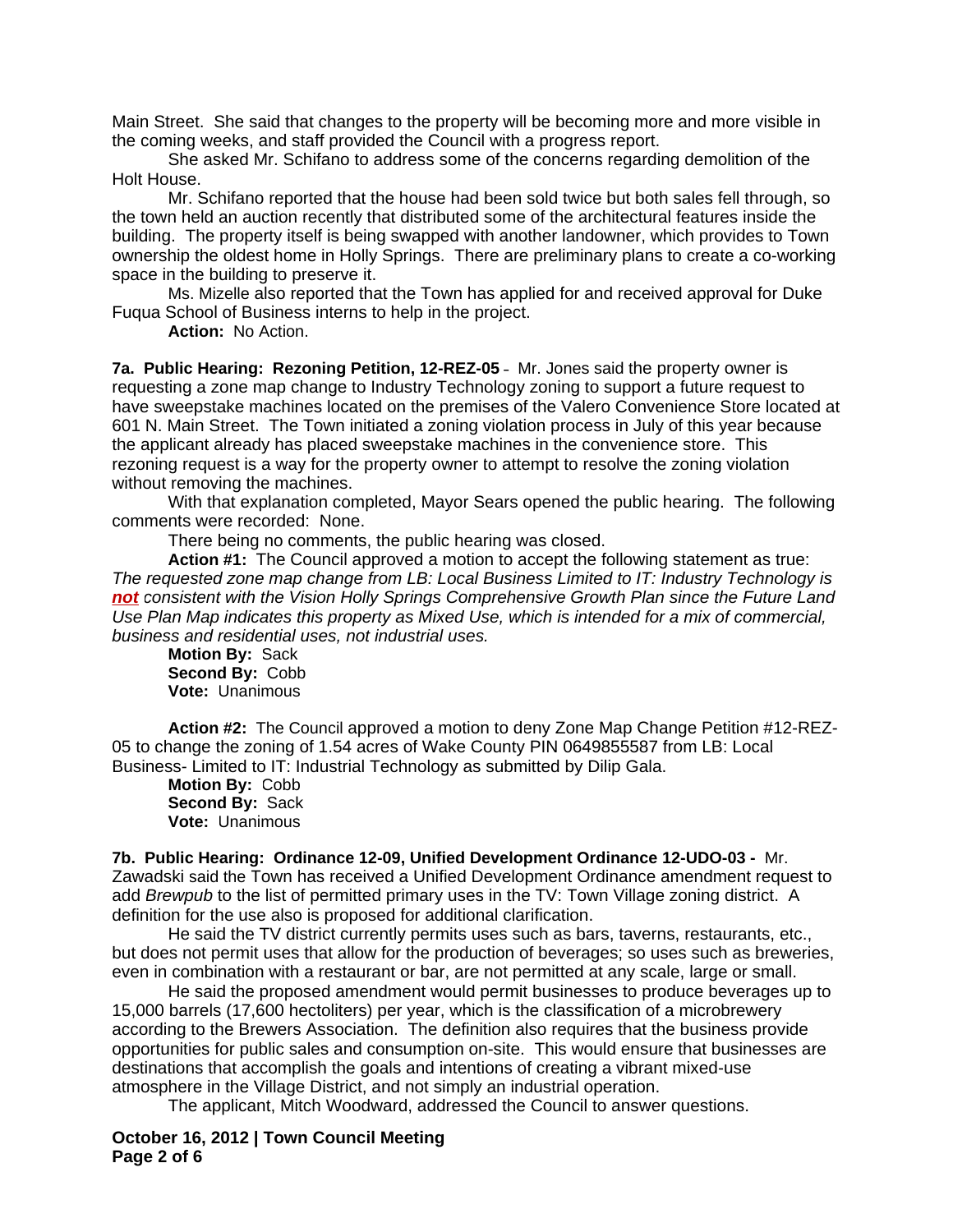Mayor Sears asked how 15,000 barrels compared to a micro-brewery.

Mr. Woodward said the large number is a number provided by a national beer association. He added that his plans are for a "nano-brewery," which would brew a fraction of that amount.

Councilwoman Williams asked if odor control would be a problem.

Mr. Woodward said a large brewery would emit an odor in the boiling process; however, his operation would be small, and he would not expect there to be an odor issue.

Councilman Sack said 15,000 barrels seemed to be a high limit for the TV district.

Council members suggested changing the ordinance to state 5,000 barrels instead of 15,000 barrels.

Mr. Zawadski added that the 15,000 barrel limit might allow for a larger operation in the TV district, if the developer were to meet all the architectural requirements of the district. He said it might be a good move to set the higher limits so as not to prohibit the possibility of a good downtown development opportunity.

Council members seemed to agree that they could set a lower number and then raise it later if needed.

With that explanation completed, Mayor Sears opened the public hearing. The following comments were recorded: None.

There being no comments, the public hearing was closed.

**Action #1:** The Council approved a motion to accept the following statements as true: "*The requested UDO text amendment is consistent with the Vision Holly Springs Comprehensive Plan policies for future land use. The proposed UDO amendments allow for viable downtown*  development, as well as other opportunities for commercial growth and development in Town."

**Motion By:** Sack **Second By:** Cobb **Vote:** Unanimous

**Action #2:** The Council approved a motion to adopt Ordinance 12-09 approving and enacting UDO text amendment 12-UDO-03 to modify UDO Section(s) 3.03 Town Village District & 11.02 Definitions, with a limit of 5,000 barrels, as submitted by Mitch and Laurie Woodward.

**Motion By:** Williams **Second By:** Sack **Vote:** Unanimous *A copy of Ordinance 12-09 is attached to these minutes.*

**7c. Public Hearing: Development Plan Amendment 10-DP-04-A03** – Mr. Zawadski said the Town received a request for an amendment to the Pecan Grove multi-family development project near the intersection of Old Adams Road and NC 55. The project received original Town Council approval Oct. 19, 2010. At that time, the project was 20.9 acres in size and included 240 multi-family units located throughout the property.

He said a plan revision is being requested that includes a variety of amendments to the project. The most significant change is a request to add four acres and 96 units to the northwest corner of the project. This would result in a total of 336 apartment units located throughout 16 buildings. The overall density is 13.49 units per acre and is roughly the same as originally approved due to the additional land area.

Mr. Zawadski said the additional minor modifications include:

- Footprint and building elevation revisions
- Garage location and layout modification
- Separation of clubhouse and apartments
- **BMP** revisions
- Change public street to private street off of G.B. Alford Hwy. (NC 55)
- Additional recreation and open space
- Associated landscape revisions for layout adjustments.

**October 16, 2012 | Town Council Meeting Page 3 of 6**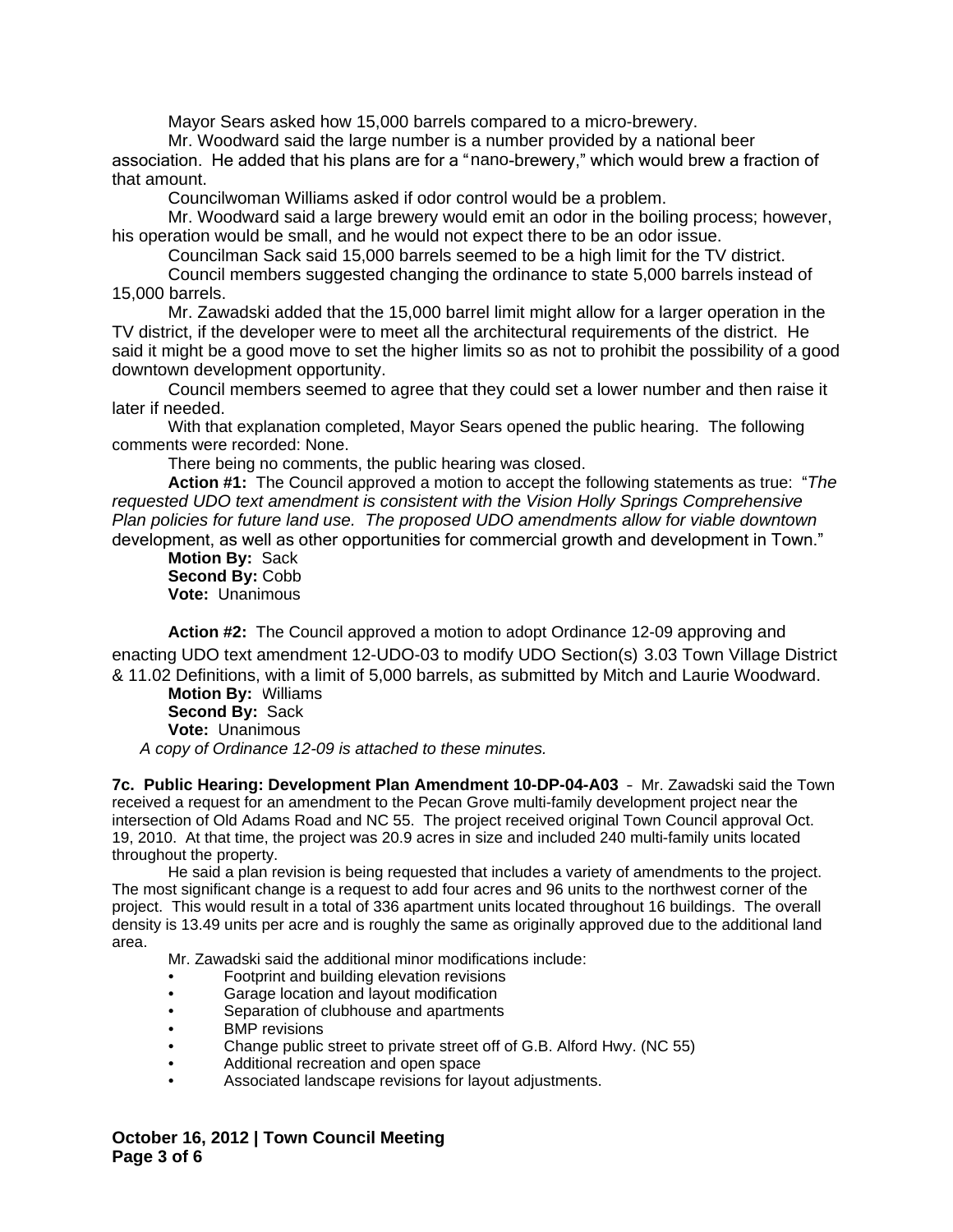A total of 647 parking spaces (surface parking and garages) are distributed throughout the project. Pedestrian connections are provided throughout the interior of the site as well as along all adjacent public streets. The main vehicular access for the site is provided by a driveway located off of Old Adams Road. A second access point is provided off of G.B. Alford Hwy. to a private drive located near the northwest corner of the project.

A total of 2.49 acres (10% of project area) of private recreational open space is provided and includes amenities such as: pool, clubhouse, dog park, volleyball court, play area, and mulch walking trail.

The primary building materials include earth-tone colored horizontal cement siding, shake siding, and brick accents. Other design features include: façade modulation, roofline variation, decorative columns, balconies with decorative panels.

He said a Town of Holly Springs gateway feature also would be constructed with the project in accordance with the Vision Holly Springs: Comprehensive Plan Section 4.4 Town Gateways. The feature will be located near the intersection of Old Adams Road and NC 55 and will include a water feature, signage and decorative landscaping.

With that explanation completed, Mayor Sears opened the public hearing. The following comments were recorded:

H. Jay Gilleece, 825 Walnut Street, Cary - Mr. Gilleece addressed the Council representing the applicant. He said his firm had met with residents of neighboring Shadow Valley and addressed some of their concerns. He added that the change to residential from the already approved nonresidential use on the site would reduce the anticipated traffic by a third.

John Classen, 5208 Old Adams Road – Mr. Classen lives adjacent to the development. He said he is concerned about traffic on Hwy. 55.

Mr. Gilleece said originally, the applicant anticipated those four acres to be commercial. Now, they are asking for it to be residential instead, he said, which should help reduce traffic.

There being no further comments, the public hearing was closed.

**Action:** The Council approved a motion to approve Development Plan Major Amendment #10-DP-04-A03 for Pecan Grove as submitted by Hugh J. Gilleece and Associates, Job No. 18000.05 dated revised Sept. 10, 2012 with the following conditions:

- 1. All previous approval conditions for *Pecan Grove Apartments Development Plan* will apply to this plan.
- 2. The Gateway Feature is to be constructed and completed prior to issuance of the first Certificate of Occupancy.
- 3. The Infrastructure Reimbursement Agreement and all associated terms and conditions does not apply to the area labeled "Phase II". Full fees will be due on all units in Phase II.
- 4. This project will be required to meet the Town of Holly Springs NPDES Ph. II Post Construction Storm Water Ordinance.
- 5. The following items are required with the first submittal of construction drawings:
	- a. All items listed on the Storm water Submittal checklist, form #16003, must be included with the first construction drawing submittal.
	- b. A flood study will be required to meet the Town's policy for Hydrologic Basin Models (Town Policy - P-018). The approved Pecan Grove flood study will need to be updated to reflect this project. This is required with the 1st construction drawing submittal.
- 6. The following items are required prior to construction drawing approval:
	- a. Approval of Storm water Management Plan is required prior to issuance of a land disturbance permit or construction drawing approval.
	- b. Payment of the Storm water Fee-in-Lieu will be required
	- c. Storm water sureties are required on this project. A performance surety in the form of a bond, letter of credit or cash is required in the amount of 150% estimated construction cost of the storm water BMP prior to the preconstruction meeting and a maintenance surety in the form of a cash escrow account in the amount of 35% the actual construction cost of the BMP is required at the end of the performance monitoring period for the project.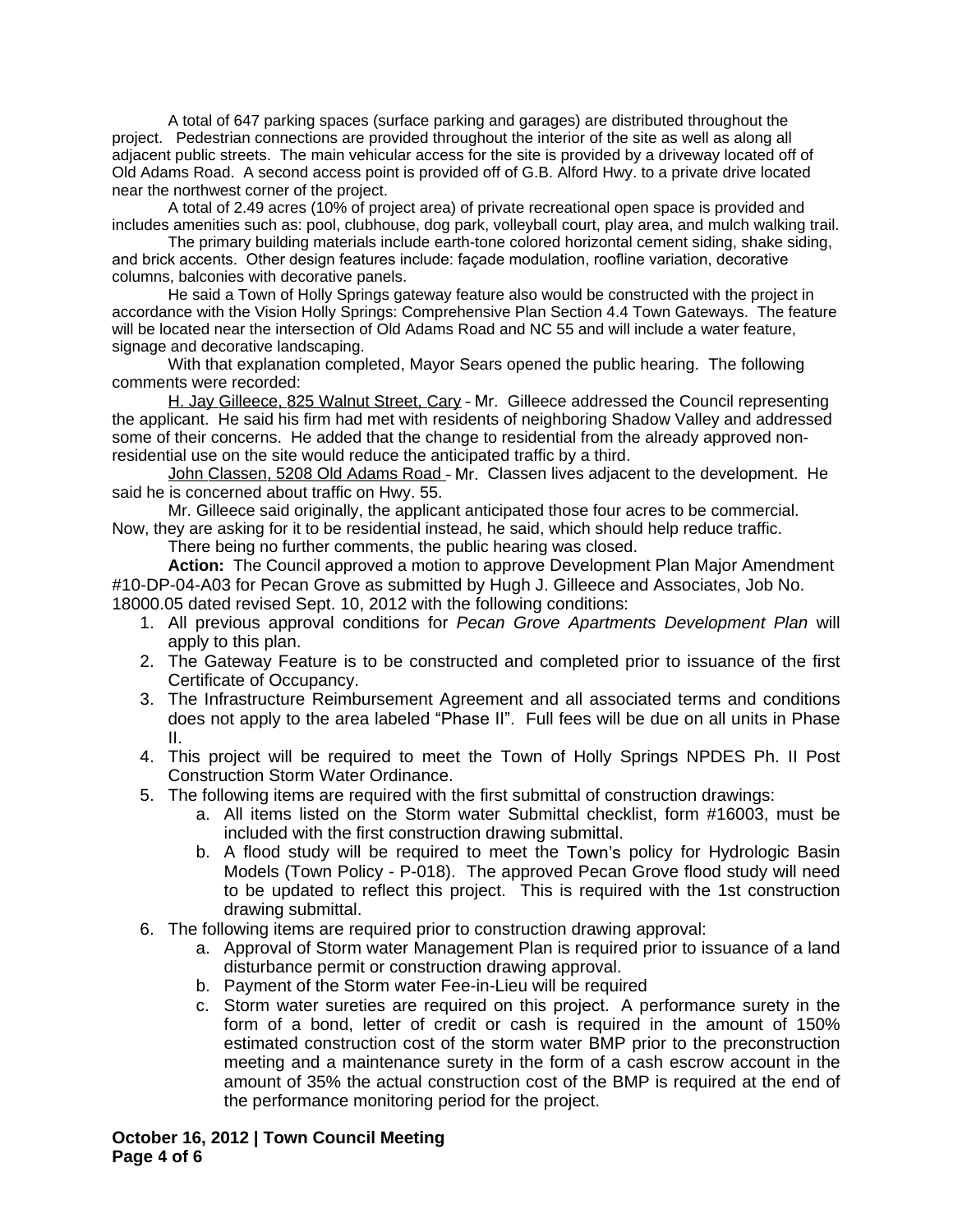7. Prior to the Town Council Meeting, the following needs to be addressed:

a. A Downstream Sewer Evaluation Report update is required for this amendment. This report has been submitted and is under review. Resubmittal of this report addressing all outstanding comments is required.

**Motion By:** Cobb **Second By:** Williams **Vote:** Unanimous

**8. Consent Agenda:** The Council approved a motion to approve all items on the Consent Agenda. The motion carried following a motion by Councilman Sack, a second by Councilman Cobb and a unanimous vote. The following actions were affected:

7a. Minutes - The Council approved minutes of the Council's regular meeting held Oct. 2, 2012.

7b. Budget Amendment Report - The Council received a monthly report of amendments to the FY 2012-13 budget approved by the town manager. *A copy of the budget amendment report is attached to these minutes.*

7c. Staff Holiday Lunch - The Council a uthorized the closing of non-essential Town facilities from 11 a.m. to 1 p.m. Dec. 13, 2012 for a staff holiday lunch.

7d. Resolution 12-28 – The Council a dopted Resolution 12-28 endorsing a project and requesting NCDOT funding for a Holly Springs Business Park access point. *A copy of Resolution 12-28 is attached to these minutes.*

 **9. Other Business:** Councilwoman Lee reported on Holly Springs High School Government Day. Students were able to talk to Mayor Sears, Councilwoman Lee and Councilman Cobb about their concerns.

**10**. Manager's Report: Mr. Dean reported to the Council on plans for acquisition of Wake Countyowned property on Hwy. 55 / Main Street. The property, he said, is known as the "borrow pit" area of the South Wake Landfill, which is located across G.B. Alford Hwy. from the borrow pit. If the Town were to purchase the property from the county and put it to some other use, a major objective of getting the landfill operation entirely on the west side of the highway would be accomplished. Additionally, it would save the Town from having a large landfill support operation on its main thoroughfare.

Mr. Dean said the Town intends to purchase the property from Wake County for the same amount of money that that County paid for it nearly two decades ago. Mr. Dean added that Wake County officials have indicated that the county would be amenable to selling the property.

As details are being ironed out over the next several weeks, Town officials will begin holding public information meetings to get input on ideas of how to use the property. It likely will be used as an athletic complex, in keeping with the Town's goals of providing residents with top recreational facilities.

Mr. Dean said the county would make a decision in November on whether to sell the land. Following, the Town would have to rezone the property and then do some land planning. Preliminary plans include a baseball stadium, youth baseball complex, tennis courts and supporting structures.

## **11. Closed Session:** none.

**12. Adjournment:** There being no further business for the evening, the Oct. 16, 2012 meeting of the Holly Springs Town Council was adjourned following a motion by Council Councilman Cobb and a unanimous vote.

Respectfully Submitted on Tuesday, Nov. 6, 2012.

**October 16, 2012 | Town Council Meeting Page 5 of 6**